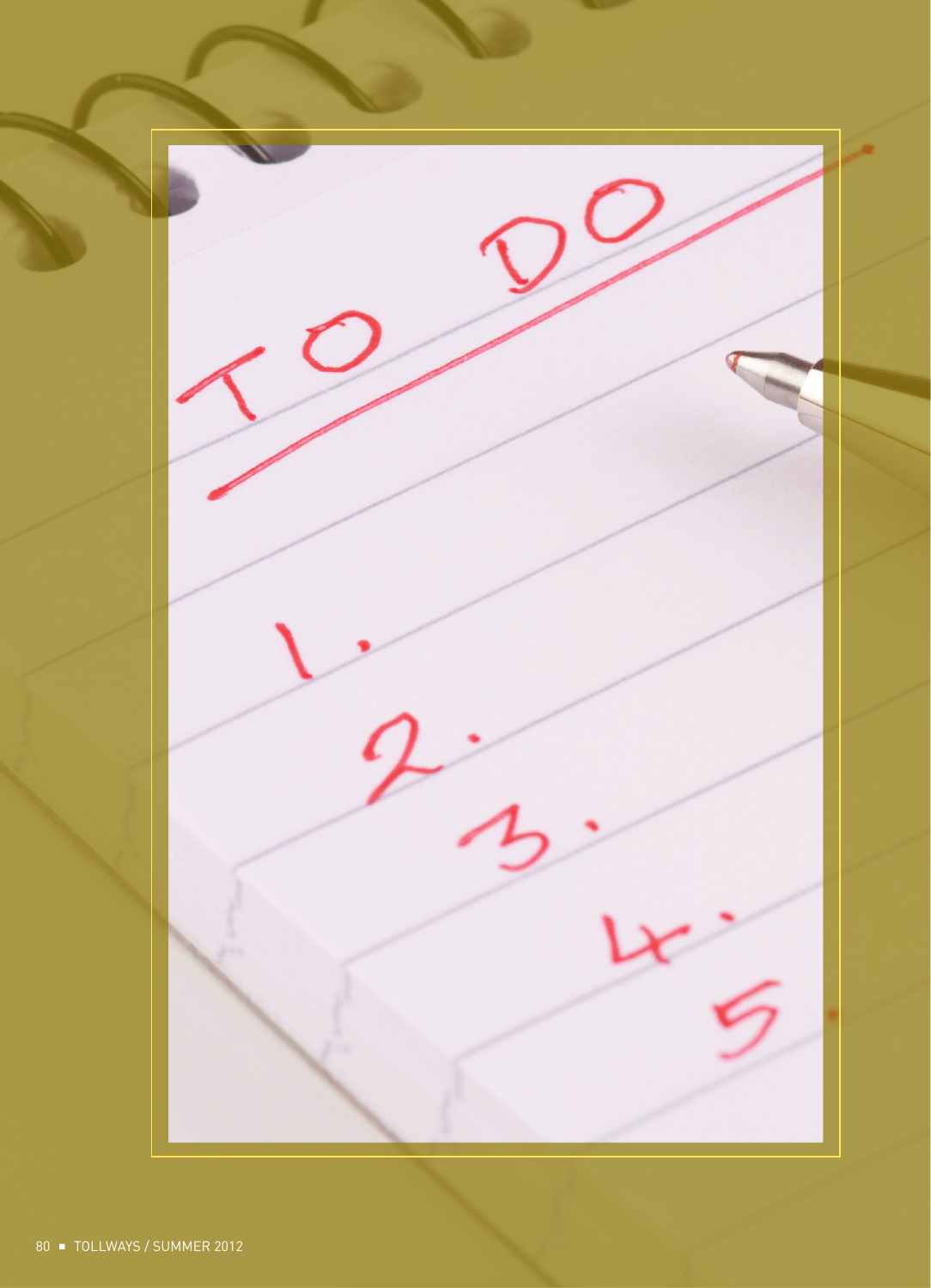## **REBUILDING INTERSTATES:**  A Basic To-Do List for Project Delivery

The Interstate Highway System (IHS) consists of approximately 50,000 miles of high capacity expressways, the trunk transportation network of the nation. There is widespread agreement that this system is in a deficient and worsening state of operation and maintenance, and after decades of neglect and disrepair, this system needs urgent rehabilitation, reconstruction, and capacity expansion. This inadequate performance has had numerous negative effects on the US economy; those effects multiply every year and influence the competitive performance of the nation. Action is past due.

## THE CURRENT FEDERAL HIGHWAY FUNDING MECHANISM…BRINGS IN AROUND \$37 BILLION ANNUALLY, NO MORE THAN 70% OF THE CURRENT EXPENDITURE LEVELS…

The current federal highway funding mechanism, based on the federal gas tax, brings in around \$37 billion annually, no more than 70% of the current expenditure levels, which are around \$53 billion. After the expiration of SAFETEA-LU, the current method to offset this \$16 billion shortfall of gas tax collections is for Congress to periodically appropriate general tax fund dollars. In the current budgetary landscape of high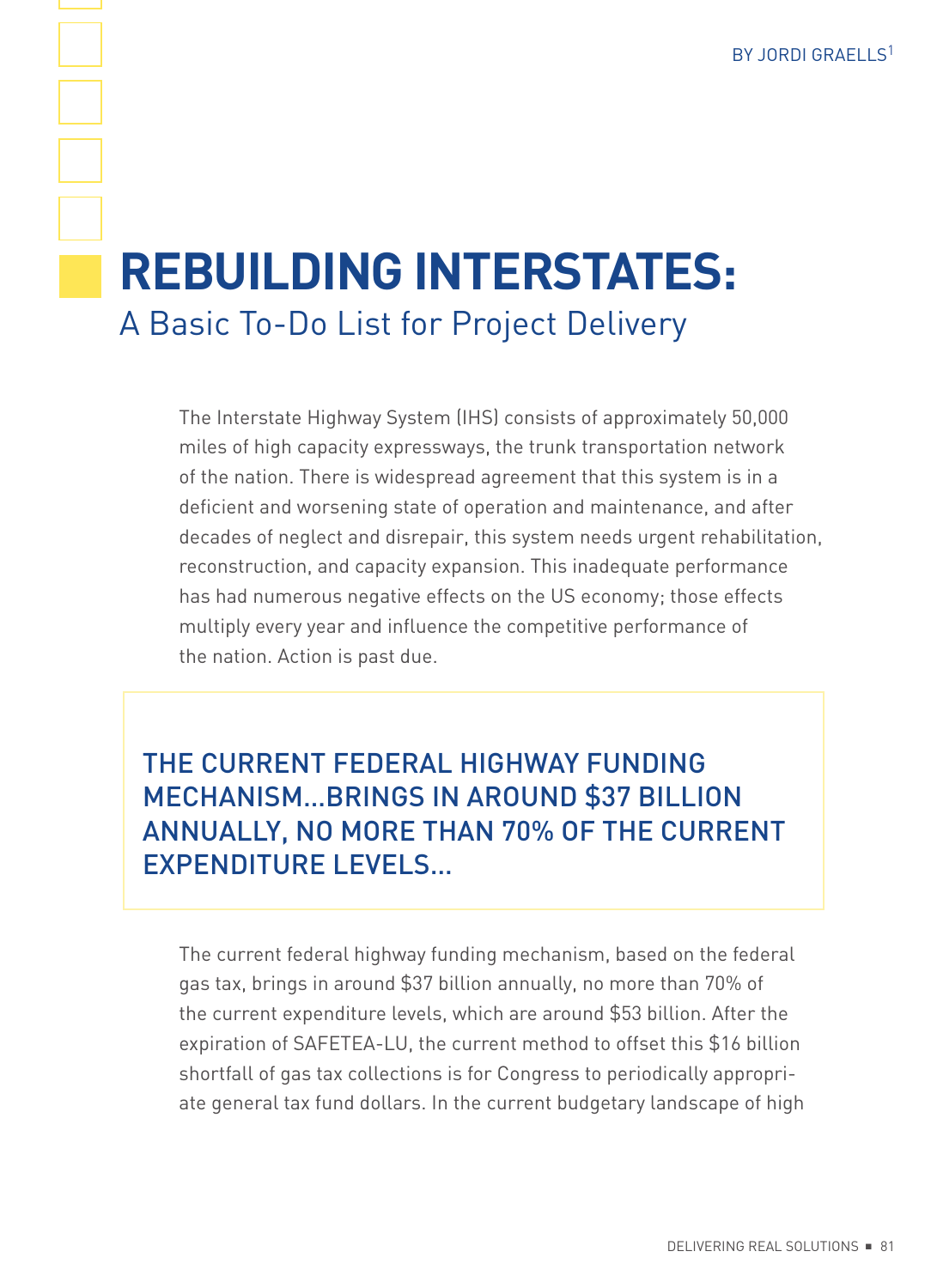competition for scarce fiscal resources, and a monumental fiscal deficit, this mechanism is certainly unsustainable. An increase in the federal gas tax – a highly regressive fiscal concept – is off the political radar. There is no alternative other than new revenues.

The purpose of this article is to consider the possibility of converting some of the "free" interstate highway mileage to toll roads as one method to raise the funds needed to support the rehabilitation, reconstruction, and expansion of the network. A modest look at the entire interstate system will reveal that many miles of this system carry sufficient traffic to support tolling. We also assert that most people who travel these high volume interstate segments would be willing to pay a moderate amount of money to ensure that these highways work well.

In this article, we attempt to illustrate *what could be done.* What, for example, is the potential size of a nationwide effort to rebuild the interstate highways through tolling? When we use the term "nationwide," we do not mean to suggest a federal or national government effort. We simply want to suggest that the geographic scope of the effort may include the entire country — from sea

to shining sea — and that this effort would be implemented by the states.

More than 50% of the IHS network has an Annual Average Daily Traffic (AADT) of around 40,000 or more, showing strong demand and high utility from its users. If we initially tolled just 20% of the IHS (10,000 miles), at an average toll rate of 15 cents per mile — a small fraction of the utility obtained by current users, especially trucks we would obtain annual revenues of around \$22 billion nationwide, more than enough to offset the current highway shortfall. Implementing a second phase to toll another 20% of the IHS could boost the sufficiency of the current gas tax mechanism, allowing for investment on the otherwise untolled network of interstates and local roads.

For the sake of clarity, we are talking specifically about 10,000 miles of rural interstate highways. These are the trunk roads that carry a huge volume of truck freight traffic in the US. We are not focusing on urban interstates at the moment; that would be the subject of another article.

As an illustration, one way to organize this 10,000-mile endeavor could be to define some 100 self-sustainable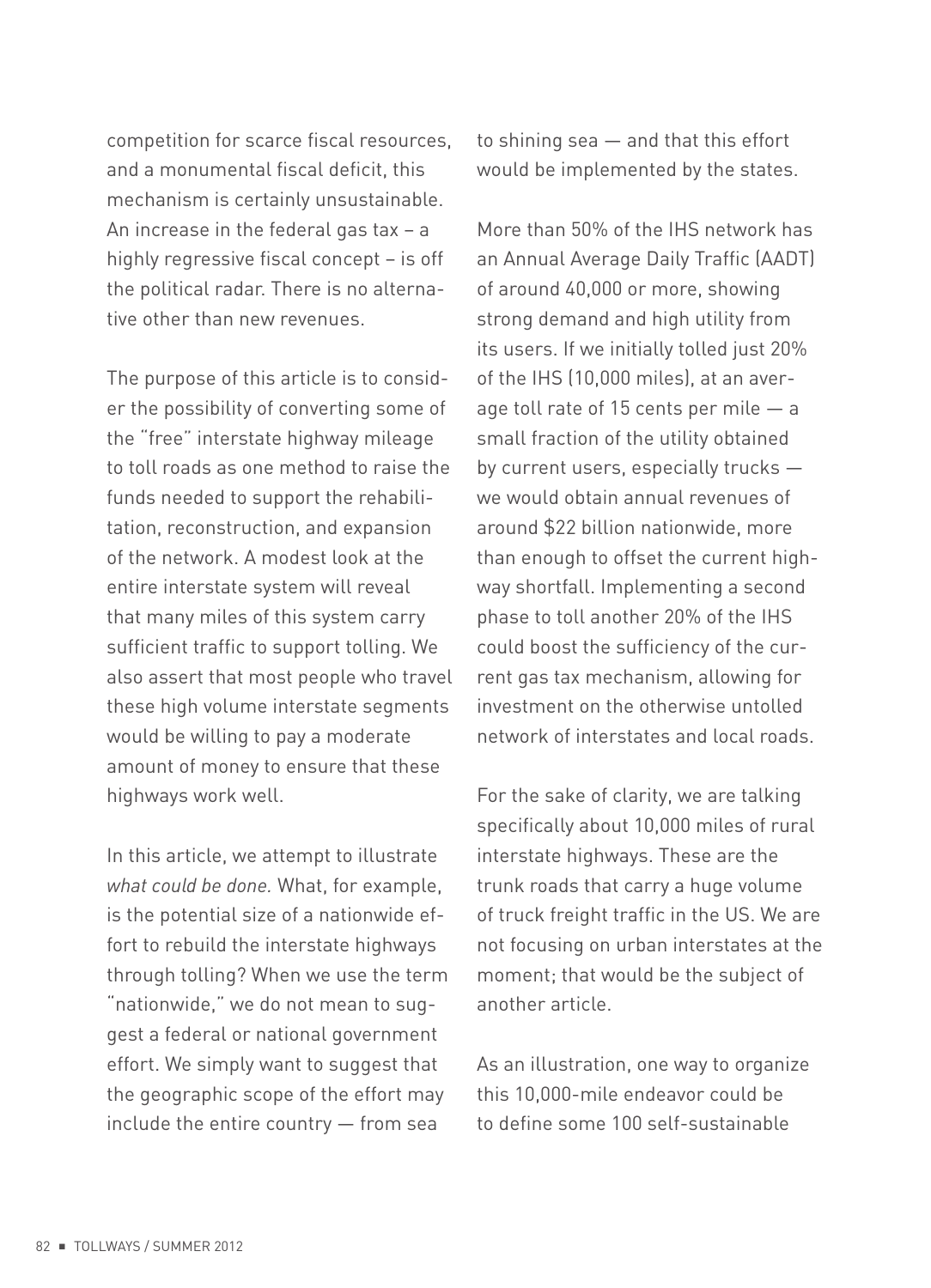

projects, each consisting of an average section of 100 miles of the IHS. (It could be 50 projects each consisting of 200 miles; the point is, this is simply an illustration). With the above AADTs and toll rates, each project could generate approximately \$220 million of average annual revenue, a reasonably sized business unit from an operations and management perspective. With annual operation and maintenance expenditures of \$70 million — a conservative 31.8% of the revenues — each project would generate an annual EBITDA of around \$150 million, and therefore the enterprise value of each project could be around \$1.5 billion. By definition, this number is equal to the net present value of the capital improvements that could be undertaken on these 100

miles, without recourse to government fiscal resources, or taxes.

In other words, the tolling of these initial 10,000 miles nationwide would create a new revenue stream that would be sufficient to back up to \$150 billion of bankable investments on the network, in today's dollars, within a reasonable time frame. This is the type of reconstruction, rehabilitation, and expansion concept that we need.

This concept of delivering self-sustainable toll projects on the existing IHS is the challenge and the opportunity for the nation to rebuild the backbone of the highway system and to make the existing funding system sustainable. In Eisenhower's day, it was clear that only a few miles of the IHS could be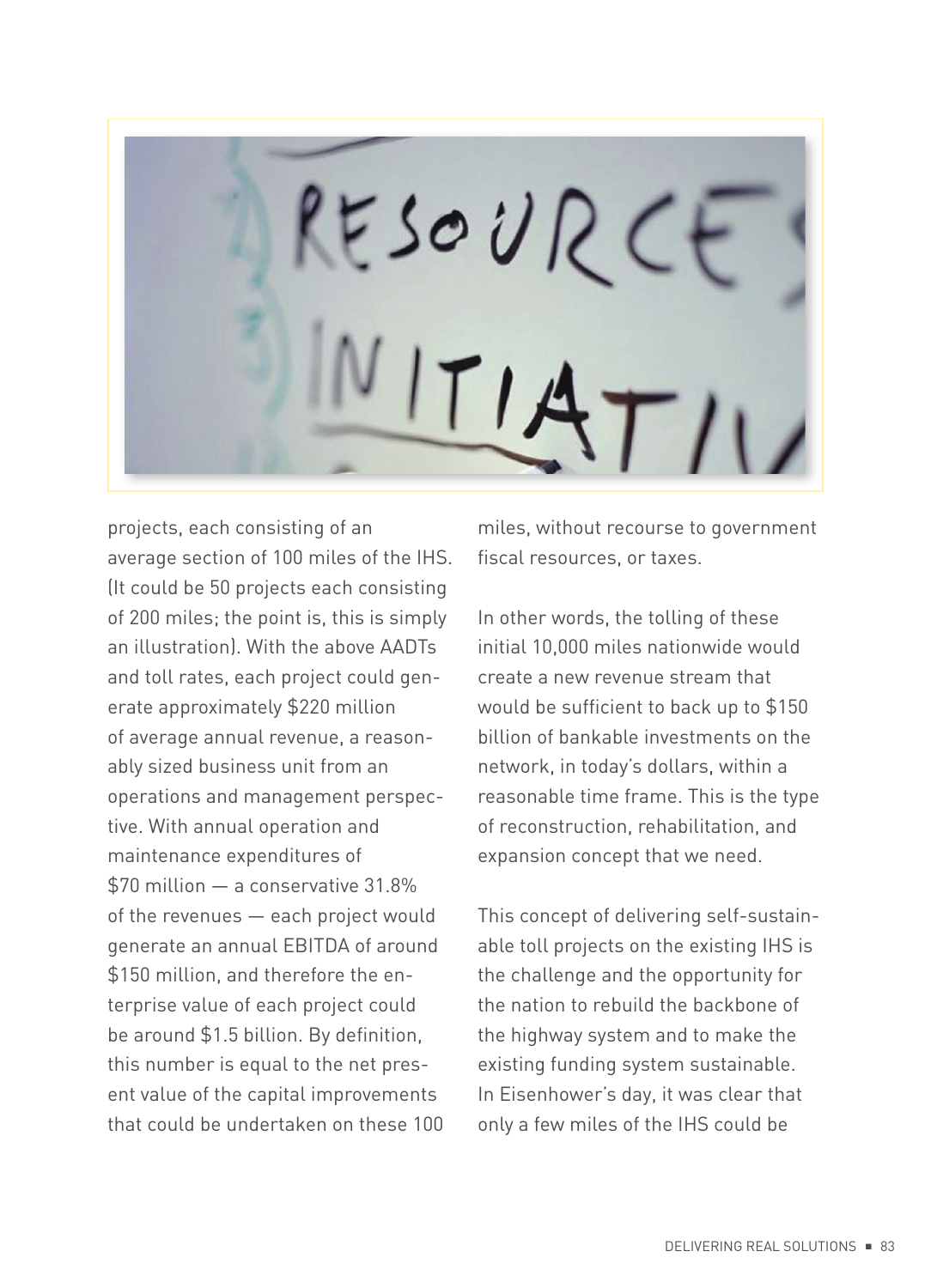self-sustainable using only toll funds. Today, more than half of the system can be self-sufficient with moderate toll rates and with no government fiscal resources. And it can generate enough new revenue to undertake the reconstruction of the tolled system.

There is plenty of money out there ready to be invested, and plenty of know-how and management capacity to undertake this endeavor. While most projects of this type will have to be public-private partnerships (P3s), there is ample room for under-leveraged, existing public authorities to carry

## **PPP AUTHORITY IN VIRGINIA AND PUERTO RICO**

Public-Private Partnerships, better known as PPPs, are contractual agreements between a government agency and a private entity to provide works or services required for an established period of time. There are models of PPPs that include one or more stages, including design, construction, operation, financing, and maintenance.

The **Puerto Rico Public-Private Partnerships Authority** promotes an ongoing collaboration between the public and private sector with the ultimate aim of offering a high quality of life to all Puerto Ricans. The collaboration between these two sectors is the key to promoting sustainable economic development and establishing Puerto Rico as a global competitor in the industry of goods and services.

For example, in June 2011, the Puerto Rico Public-Private Partnerships Authority along with the Puerto Rico Highways and Transportation Authority (PRHTA) completed the administrative concession of two toll roads, PR-22 and PR-5. The concession was awarded to a consortium composed of Goldman Sachs Infrastructure Partners and Abertis Infraestructuras. As part of the total investment of \$1,436 million, more than \$350 million will be for improvements and maintenance of the PR-22 and PR-5. As part of the contract specifications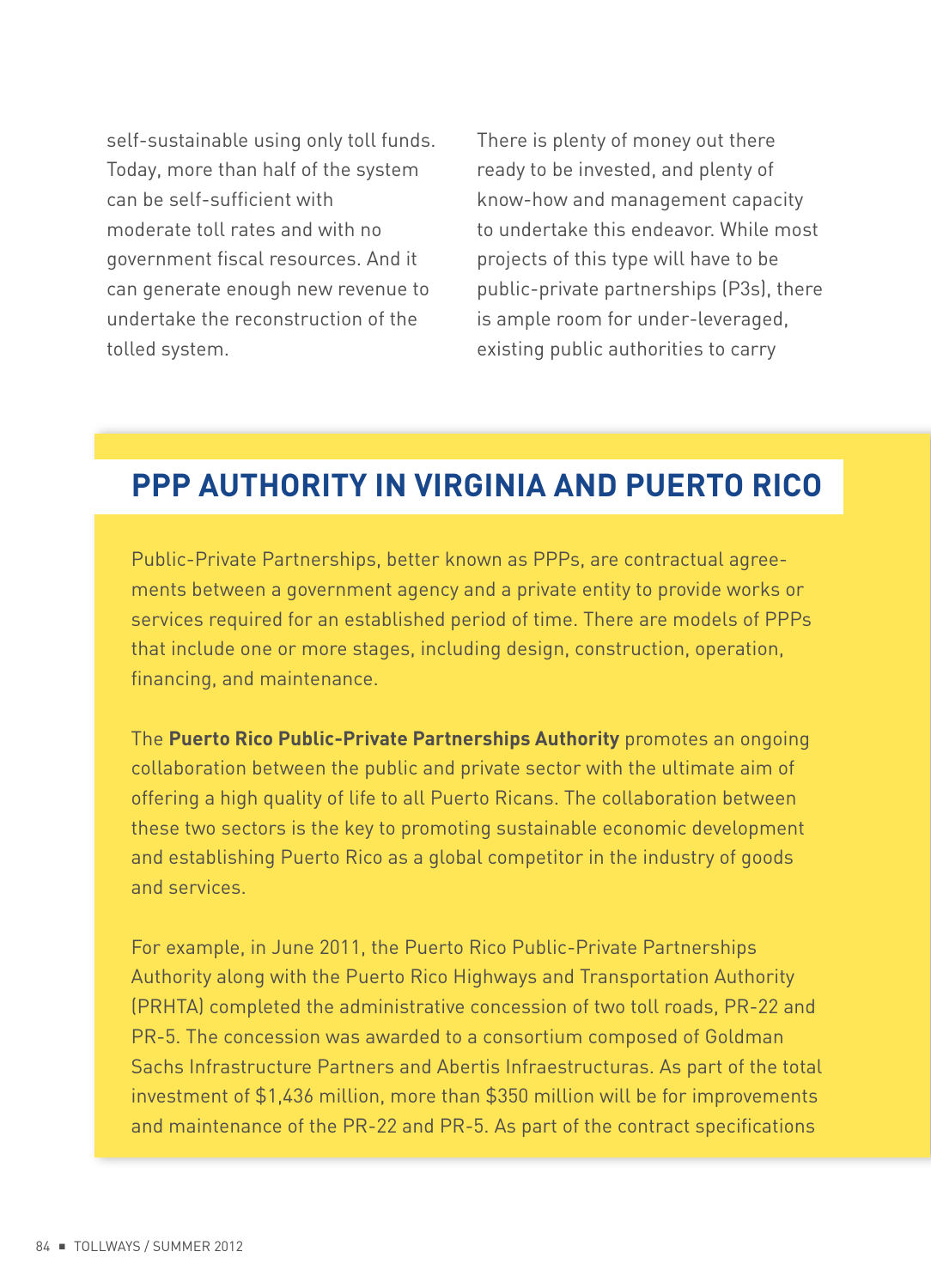out these types of projects. The North Texas Tollway Authority's acquisition of the rights to develop State Highway 121 as a toll road in the Dallas metro area is one example of this mechanism.

For this interstate highway reconstruction plan to succeed, someone has to

put these 100 projects in the pipeline first. This task belongs to the states, which are the owners of these highways. The Federal government can facilitate these state initiatives either by lifting the ban on tolling interstate highways or by expanding existing pilot programs, especially the Interstate

the private consortium cannot increase tolls until 2014. After 2014 any increase in tolls must be justified by the increase in the CPI.

The **Commonwealth of Virginia's Office of Transportation Public-Private Partnerships** is responsible for developing and implementing a statewide program for project delivery via the Public-Private Transportation Act of 1995. Leadership and program managers in the office bring a diverse range of technical expertise and professional backgrounds.

For example, Pocahontas 895 is an 8.8-mile cash and fully-electronic toll road with an elevated bridge crossing the James River. It is located southeast of Richmond, Va. and links Interstate 95 at Chippenham Parkway (Route 150) with Interstate 295 to create a southern bypass of the city. It is the only crossing of the James River for six miles in either direction. With its open road tolling, customers with E-ZPass<sup>™</sup> may travel without stopping to pay tolls. The Commonwealth of Virginia, which planned and constructed Pocahontas 895, formed a public-private partnership with Transurban giving it a 99-year lease to manage and maintain the road. The road opened in 2002, and Transurban assumed management of Pocahontas 895 in June 2006 from VDOT.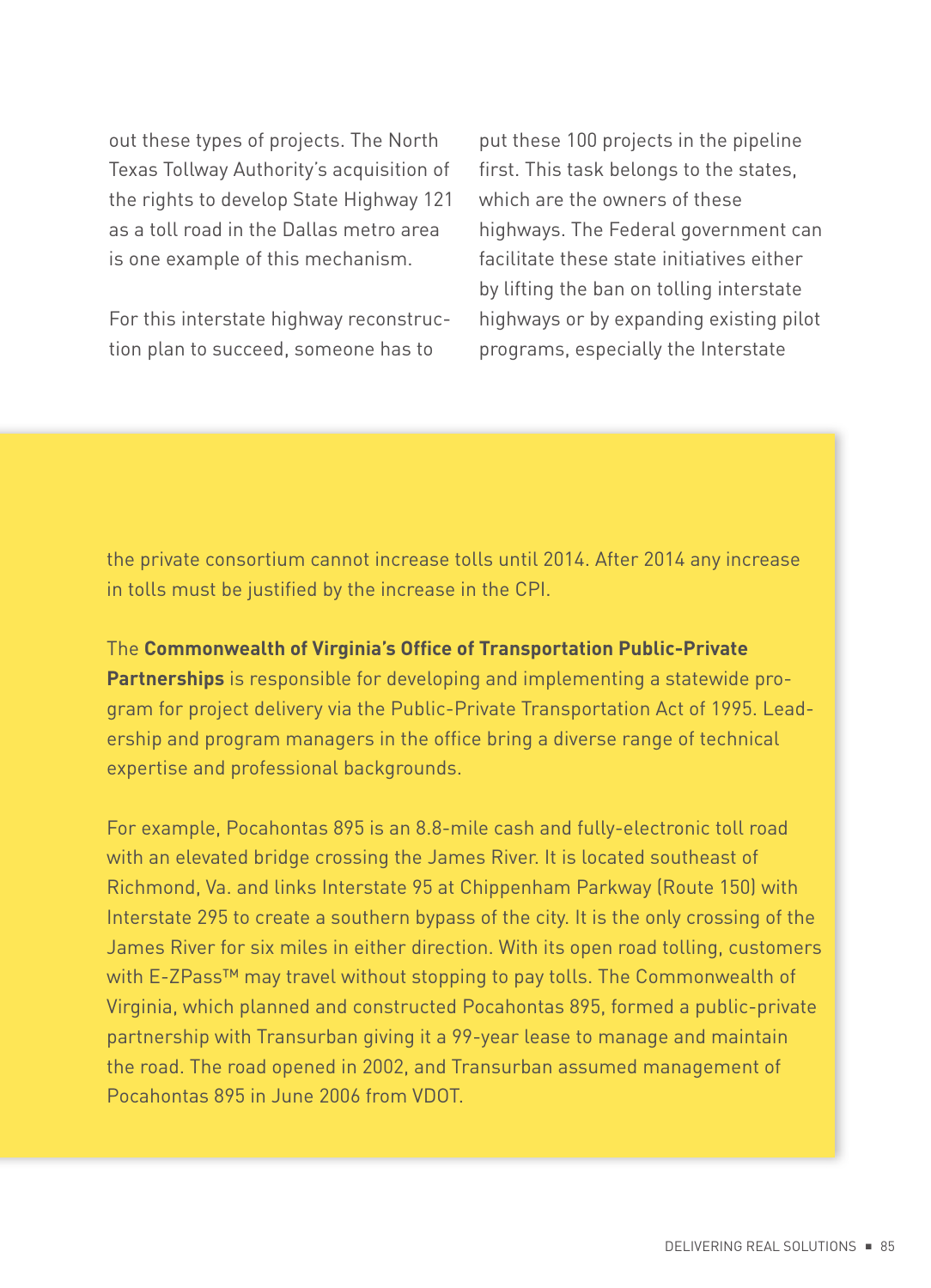

System Reconstruction and Rehabilitation Pilot Program (ISRRPP). In addition, the federal government should expedite the process for approving state applications under such programs.

For the states, the task of defining one or several of these projects and putting them in the pipeline is not an easy one. However, common sense suggests a basic to-do list to advance these projects following the experience of those that have done this before.

1. **Legal. Make sure that you have the right legislation in place.**

Define procedures to include the views of all stakeholders in the project definition phase. Thereafter, ensure everything is an

executive branch matter. Someone may ask, "why not allow stakeholders, including the state legislature, to be involved in the project approval process?" The answer is simple. The legislature is there to create laws, not to manage projects. This concept of separation of powers dates back to Montesquieu and Jefferson and is more than 300 years old. Once you have the proper legislation to allow a state to engage in these types of endeavors, then implementation is the business of the executive branch.

2. **Legal. Create a P3 Agency to decide what projects ought to be undertaken as a traditional public procurement and as P3s.** State DOTs are normally not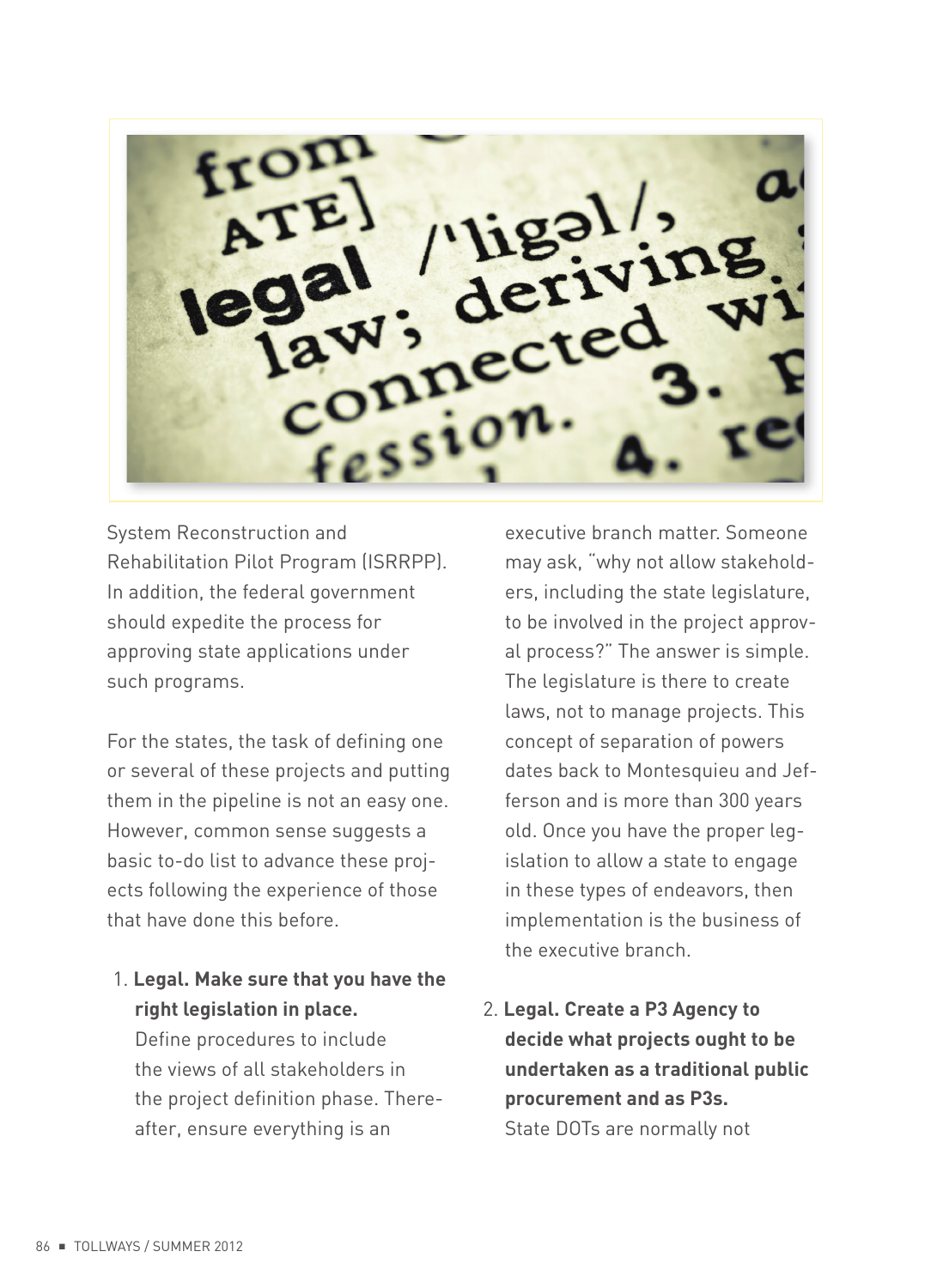organized to procure this kind of project. Normally, the creation of a P3 agency or an office of P3 within the DOT can be very useful to define and list potential projects and to determine, with the existing comparative methods, if a given project has the merits to be undertaken as a P3 or not. See the sidebar on Virginia and Puerto Rico for examples of action-oriented legislative frameworks.

3. **Project. Prepare a sound capital investment definition for the project.** 

Be realistic and austere. Display any rehabilitation and expansion components when they are needed, not before. Calculate the net present value of the capital investments. Forget about investments outside of the corridor. If the state obtains new revenues as a result of the new project (e.g. upfront payments, revenue sharing, profit sharing, or income taxes) it is best not to use these revenues too far away from the corridor.

4. **Project. Prepare a sound tolling schedule, coherent with your capital investment definition.** Define toll rates per mile that make sense. As an illustration, 5-cents

WHILE MOST PROJECTS OF THIS TYPE WILL HAVE TO BE P3S, THERE IS ALSO AMPLE ROOM FOR UNDER-LEVERAGED, EXISTING PUBLIC AU-THORITIES TO CARRY OUT THESE TYPES OF PROJECTS.

per mile may be too low, while 25-cents per mile may be too high. Use the annual consumer price index (CPI) to drive the toll rate increase. Prepare sound location of tolling points, all as gantries (for all-electronic tolling), and preferably frequent. And create a sound policy for addressing local equity issues. Once again, we are talking about rural, not urban, interstate highways. This guideline is closely linked with guideline #3.

5. **Project. Prepare a business case and a stressed business case.** Make sure that you develop a business model with all the variables,